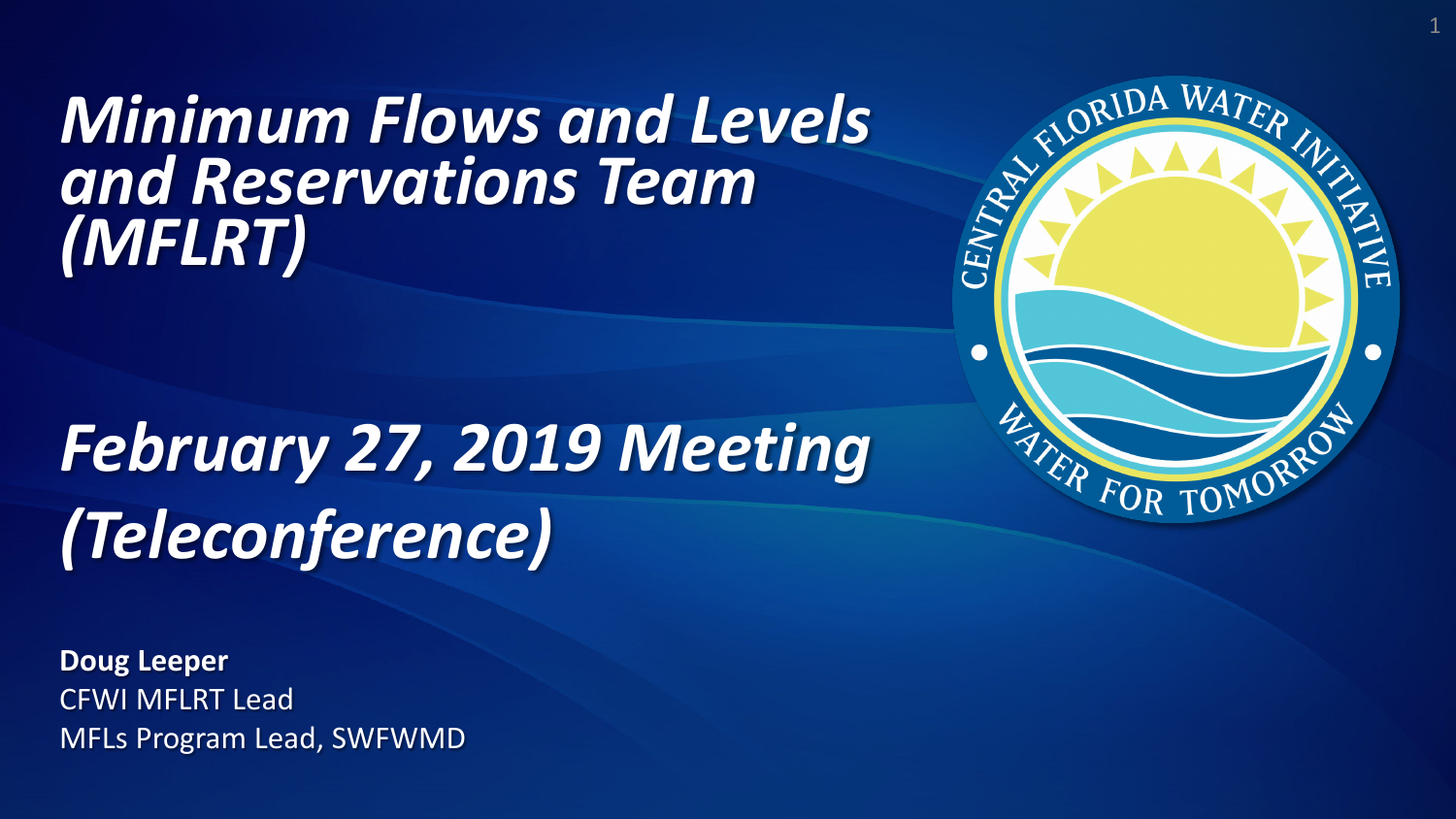### MFLRT-Requested Model Simulations

#### 2/22 GAT Meeting:

- Reviewed MFLRT-requested 2003 and 2005 withdrawals develop for 2003 and 2005 withdrawals scenarios that were developed using a peaking factor approach that differs from that used for the 2014RC.
	- Accepted the approach, with the caveats that the peaking factor approach used for scenario development is documented in the MFLRT technical methods document, acknowledgement is provided that it differs from the peaking factor approach used for the 2014RC (which will be described in the HAT technical methods documentation), and that an alternate "tensioning approach" that has been discussed by the HAT could be used for similar work (e.g., for scenarios such as the 2003 and 2005 withdrawals scenarios) in the future.
- Discussed nature and use of MFLRT-requested 50% and 25% withdrawal scenarios. Reviewed partial, preliminary withdrawals for these scenarios and requested review of withdrawals for all available scenarios at 3/01 GAT meeting.

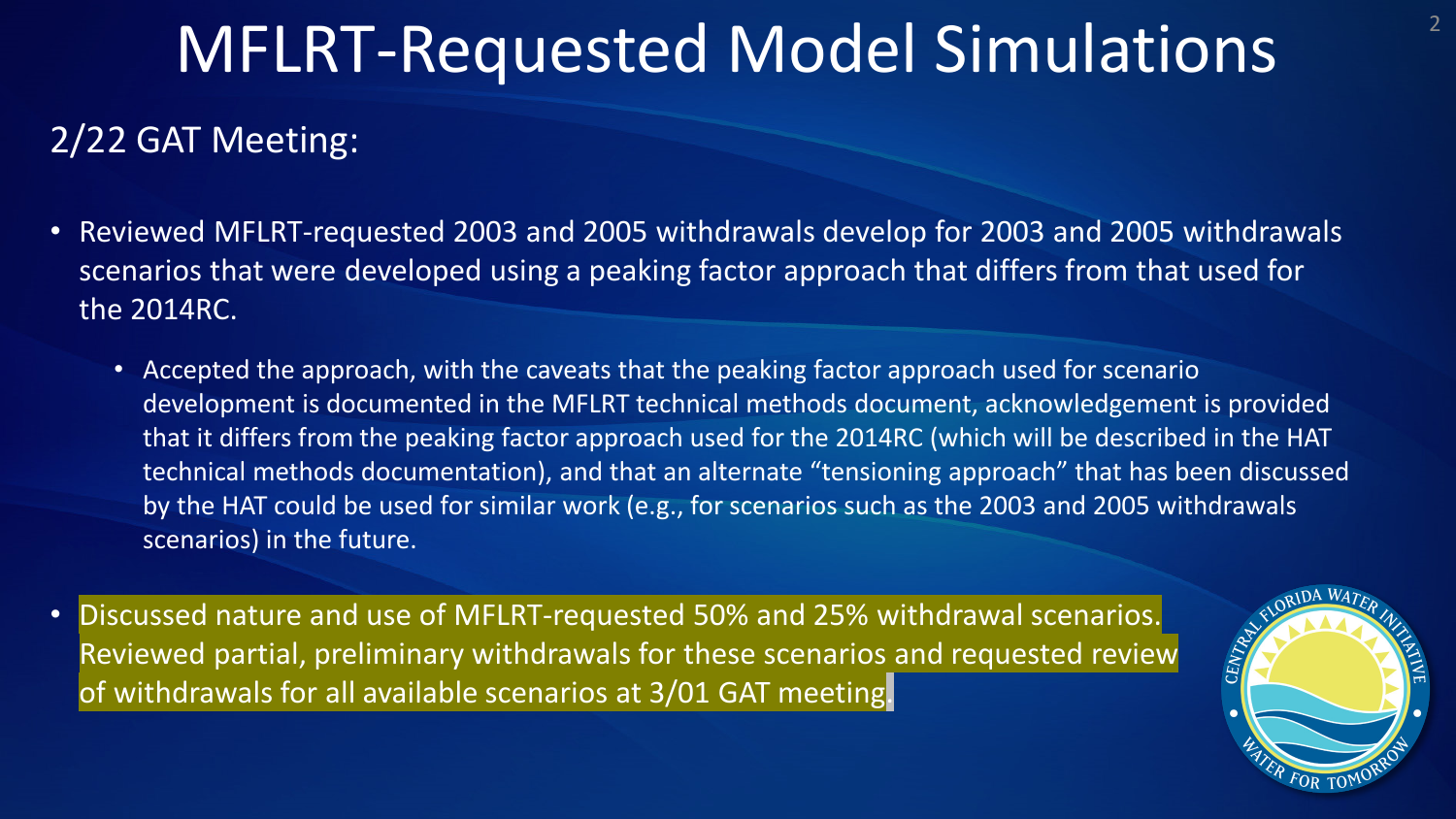#### Response to GAT Request – Graphed Withdrawals for Calibration, 2014RC, 50% Reduced and 25% Reduced Scenarios



- Reduce calibration and 2014RC withdrawals shown
- MGD values include groundwater withdrawals only

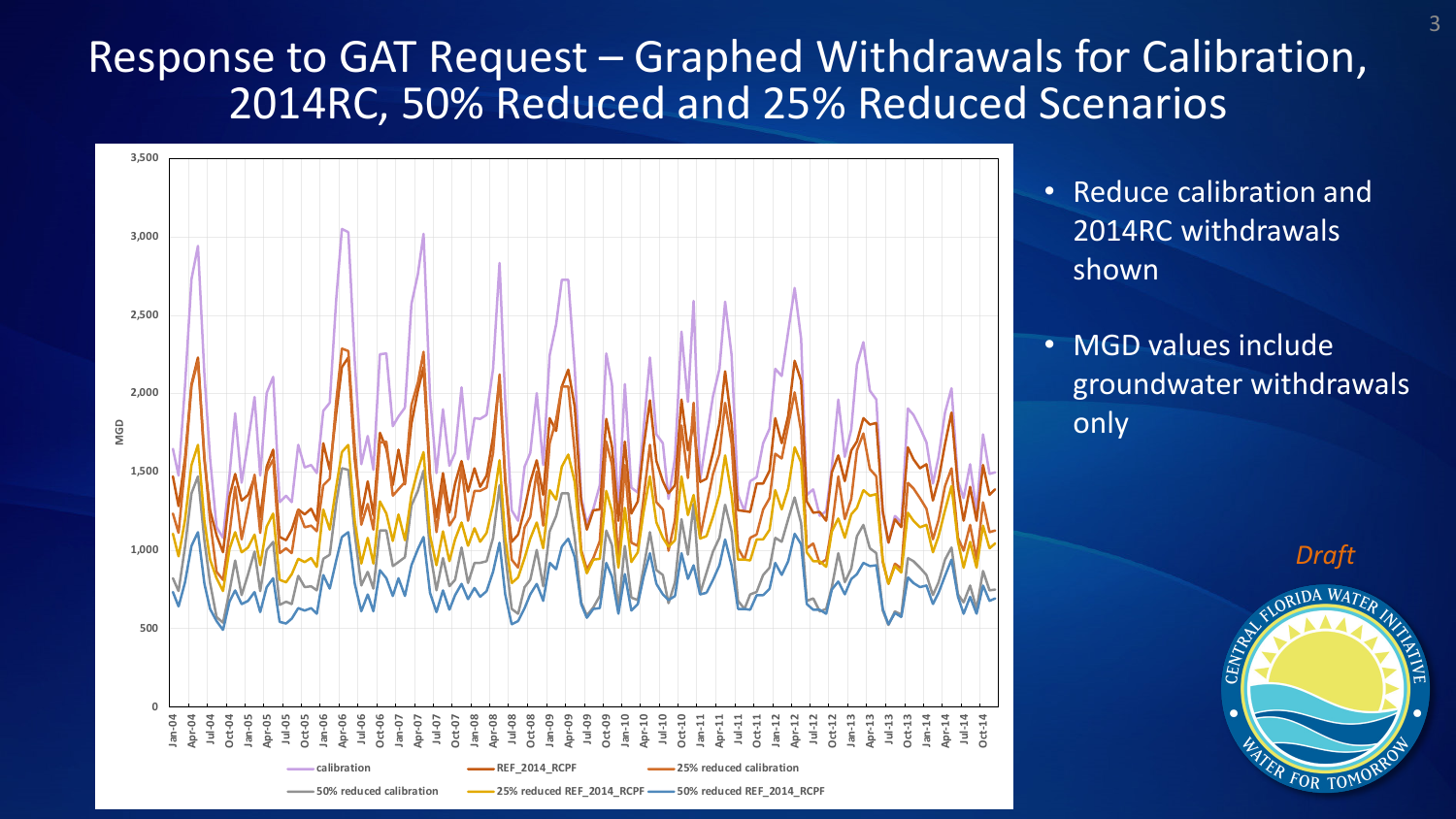#### Response to GAT Request – Graphed Withdrawals for Calibration, 2014RC